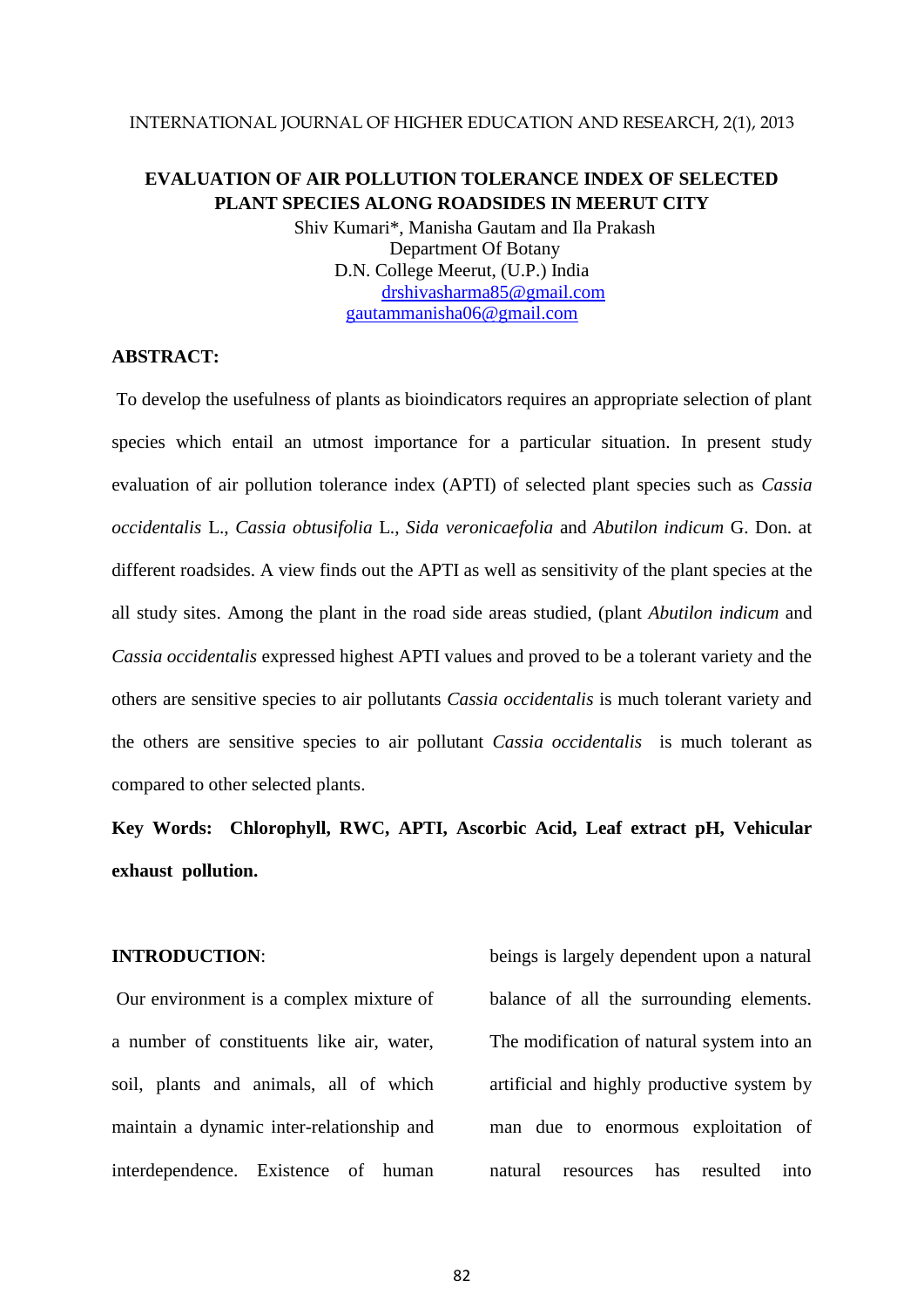environmental pollution. Plant are integral basis for all ecosystems and also most likely to be affected by air borne pollution which are identified as the organisms with most potential to receive impact from ambient air pollution. Also the effects are most often apparent on the leaves which are usually the most abundant and most obvious primary receptors of large number of air pollutants.

Biomonitoring of plants is an important tool to evaluate the impact of air pollution. Hence the response of plants towards air was assessed by air pollution tolrence index. The usefulness of evaluating APTI for the determination of tolerance as well as sensetiveness of plants was followed by several authers (Agarwal and Tiwari, 1997; Sasmita Das and Pramila Das (2010); Diwedi et al., 2008); Moh. Kuddus, R. K., and P.W. Ramteke (2011) and Seyyed nejad et al., (2011). These studies provided valuable informations for landscapes and greenbelt designers to select the sensitive as well as tolerant

varieties of plant species for using them to identify the pollution loads of different roadsides and also to use the tolerant varieties for curbing the menace of air pollution. The results of these studies showed that the plants with higher APTI values were found to be resistant to air pollution.

In the present study, evaluation of APTI of some selected plant species studied. Sensitive plant species have a higher pH than tolerant species (Scholz and Reck, 1977). Similar observations were made in *Helianthus annus* (Goswami, 2002) and in *Gladiolus gandavensis* (Poonia *et al*., 2002). Prakash *et al*, (1989) reported that chlorophyll a more sensitive than chlorophyll b in *Lycopersicon esculentum* when exposed to  $0.25$  and  $0.5$ ppm  $SO<sub>2</sub>$  for two hour daily. Similar observations were made in *Brasica campestris* ( Tomer and Prakash, 1989); *Cajanus cajan* (Kumar and Prakash, 1990); and *Oryza sativa* and *Phaseolus aureus* (Panigrahi *et al*., 1992); *Cicer*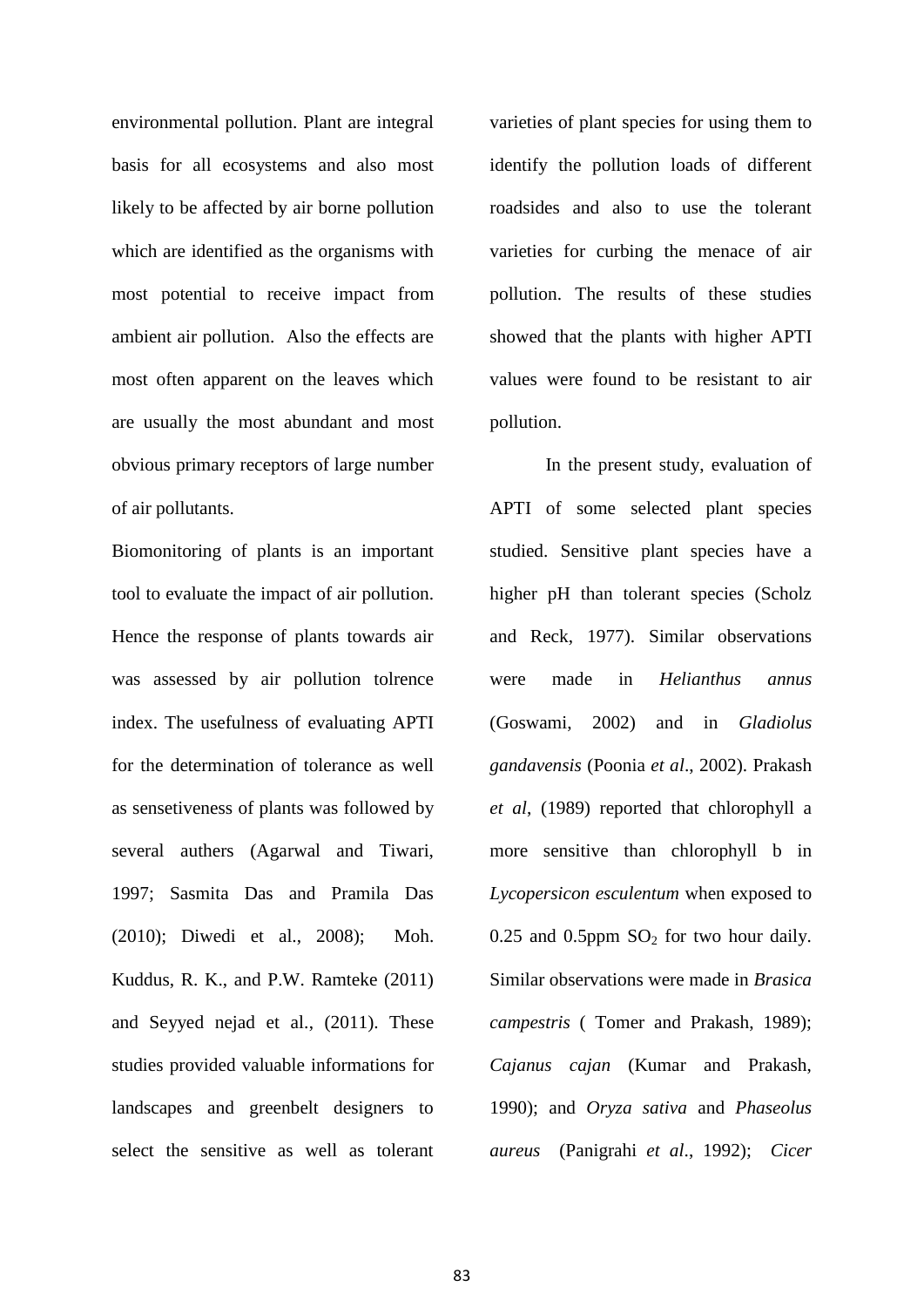*arietinum* ( Pratibha and Sharma , 2000)., *wheat* (Verma and Agarwal , 2001) and *Zea mays* L ( Jeyakumar *et al*., 2003). Wath *et al.* (2006) was observed that vethe plants along at roadside with heavy traffic and markets are affected by vehicular emissions. Which cause a significant decrease in total chlorophyll. Prakash and Chauhan (2008) reported that much exposure of air pollutants affect the plants biochemical parameters. They observed that chlorophyll a, chlorophyll b, and total chlorophyll contents in rice (*Oryza sativa*) degraded due to much exposure of air pollutants in a rapidly growing industrial area of Haridwar.

Ascorbic acid being a strong reductant activates many physiological and defense mechanisms and its reducing power is directly proportional to its concentration (Lewis, 1980). Similar observations were made by Keller and Schwager (1977) in *Picea excelsa* and *Larix deciduas*. Chaudhary and Rao (1977) correlated pollution tolerance of plants with their ascorbic acid levels and that the higher the level of ascorbic acid the greater the tolerance. Shahare (1995) reported that  $SO<sub>2</sub>$  pollution stress even for comparatively shorter duration and at low concentrations affect asorbic acid content. He observed that ascorbic acid content in decreased from 3.23 to 39.77 % in naturally growing trees at in Delhi due to pollution. Ramakrishnaiah and Somasekhar (2003) studied the impact of automobile pollution on higher plants and observed significant reduction in ascorbic acid content. It showed inverse relationship with traffic density. Similarly, pH followed an exponential decrease with increase in traffic pollution and drifted towards the acidic range.

## **MATERIALS AND METHODS**:

Fully mature leaves were collected in morning hours from the selected plants at different study sites. Fresh leaf (0.5 gm) sample was homogenized using 25 ml deionized water and the supernatant obtained after centrifugation was collected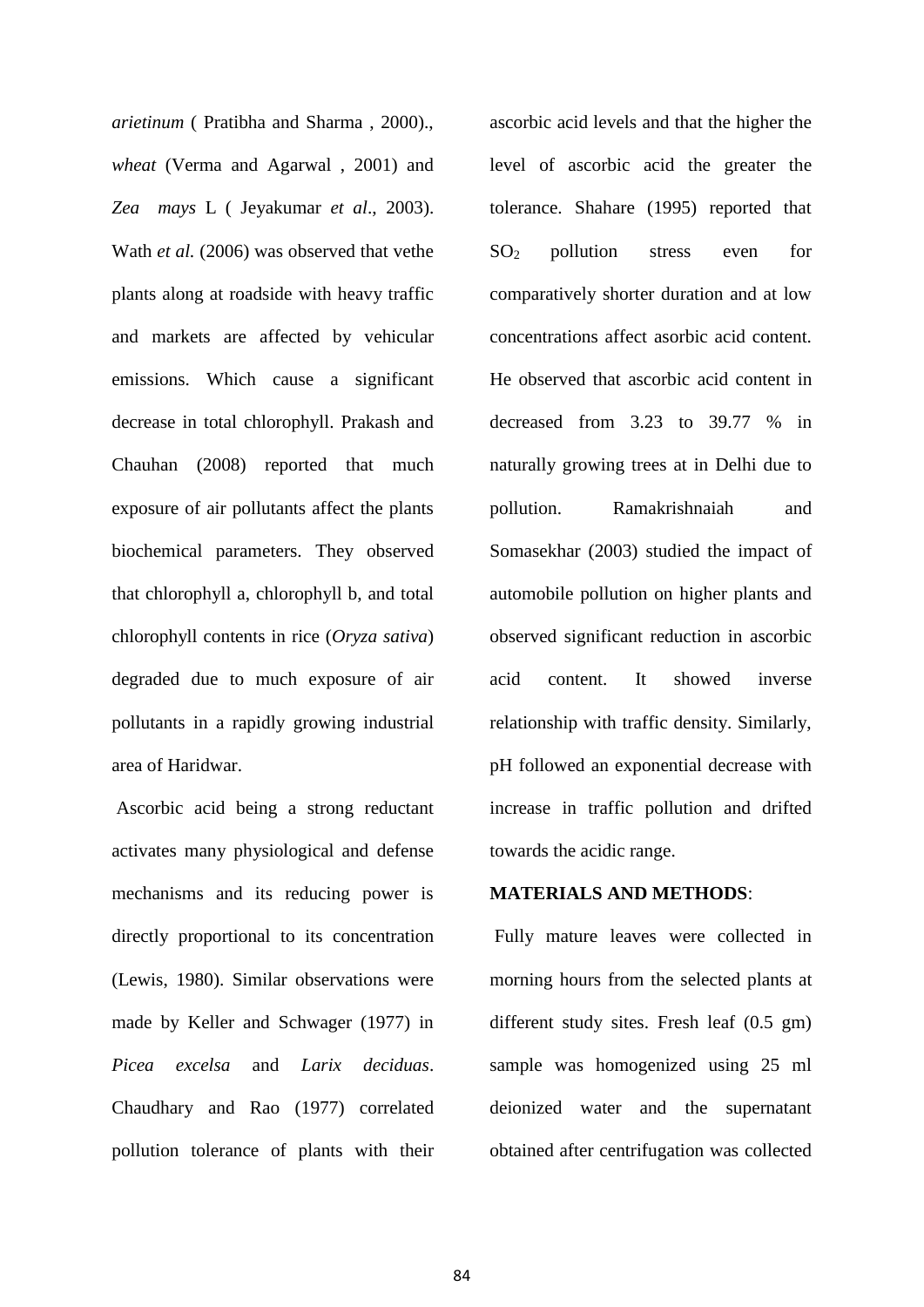for detection of pH using digital pH meter. The fresh leaf samples were analyzed for Chl a, Chl b, total Chl, RWC, Ascorbic Acid and APTI using the standard procedures of Arnon (1949), Keller and Schwager (1977), Singh and Rao (1983), and Siva Kumaran and Hall (1987). Chlorophyll was extracted in 80 % acetone and the absorption at 663nm and 645nm were read in a spectrophotometer. Using absorption coefficient Chlorophyll was calculated.

 V Chl a (mg/g f.wt) =  $[12.7(A_{663}) - 2.69 (A_{645})] \times$ 1000 x W

Chl b (mg/g f.wt) = 
$$
[22.9(A_{645}) - 4.68 (A_{663})] \times \frac{V}{1000 \text{ x W}}
$$

V Total (mg/g f.wt) =  $[22.2(A_{645})+8.02(A_{663})] \times$ 1000 x W

Whereas,  $A = Absorbance$  at specific wavelength,  $V = Final$  volume (ml) of chlorophyll extract with 80% acetone,  $W = Weight(g)$  of leaf tissue.

To determine the ascorbic acid content, 5gm. of fresh leaf sample was homogenized in 20 ml extracting solution prepared by dissolving 5ml oxalic acid and 0.075 gm EDTA in 100ml distilled water. After centrifusing the homogenate for 15 min. at 3000 rpm, 1ml of homogenate was mixed with 5ml of dichlorophenol indophenol (DCPIP, 20 mg/ml). After shaking it well it was measured for its

optical density at 520 nm wavelength. The following formula was used for calculating ascorbic acid content (Keller and Schwager, 1977).

Ascorbic acid content  $(mg) = (\sum o \Sigma$ **t)** x **F** (Factor) where,  $\Sigma$ <sub>0</sub>,  $\Sigma$ <sub>s</sub> and ∑t denote optical densities of blank, plant sample and sample with one drop of 1% ascorbic acid added to it respectively. A calibration curve was prepared by using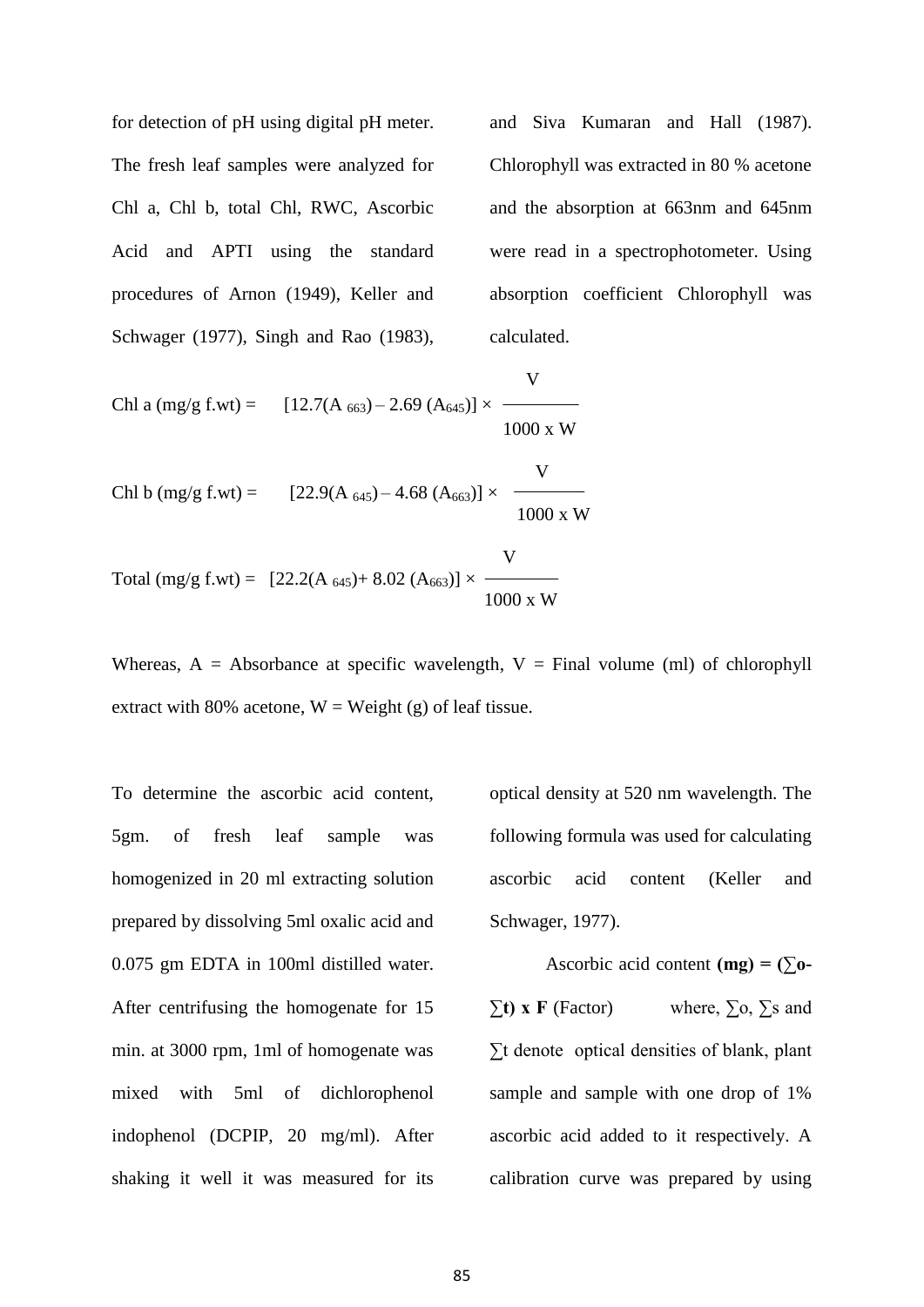chemically pure ascorbic acid. Factor (F) is calculated from the standard curve.



**Calibration Curve:**

calculated with the by the following formula:

formula:  
\n
$$
RWC\left(\% \right) = \frac{\text{Initial wt.} - \text{ dry wt.}}{\text{Satuated wt.} - \text{ dry wt.}} \times 100
$$

$$
APTI = \frac{[A (T+P)] + R}{10}
$$
 (Singh)

and Rao, 1983) Where,  $A =$  Ascorbic acid content, T = Total chlorophyll content,  $P =$  Leaf extract pH,  $R =$  relative water content

The results were statistically analyzed and interpreted by three way ANOVA. All the data were subjected to statistical analysis to find out Critical Difference at (CD) 5% and 1% level (Fisher 1951), is superscripted with single star (\*) and double star (\*\*) respectively.

## **RESULTS AND DISUSSION**

All the parameters studied exhibited significant variation at 5% and 1% level.

# **CHANGES IN LEAF EXTRACT pH**:

The leaf pH values of selected plants for different sites are depicted in fig. 5.A reduction in leaf pH was observed among the plants he Delhi road and it was 15%, 14.2%, 12.4% and 8.2% *Cassia obtusifolia*, *Sida veronicaefolia,Cassia occidentalis* and *Abutilon indicum* respectively. Leaf pH of plant cell is also affected by air pollution. Leaf extract pH, an indicator of increasing acidity was found to be reduced, i.e. shifted towards acidic pH when plants were studied at all site. The lower the concentration of pollutants, higher was the pH of the leaf extract. This may be due to acidic nature of gases such  $SO_2$ ,  $NO_2$  which forms  $H<sub>2</sub>SO4$ ,  $H<sub>2</sub>SO<sub>3</sub>$  and  $HNO<sub>3</sub>$  in contact with water inside the leaf tissue and thus lowering the leaf extract pH of affected plants (Mc lean *et.al*, 1968). In alteration in the level of pH affects different pH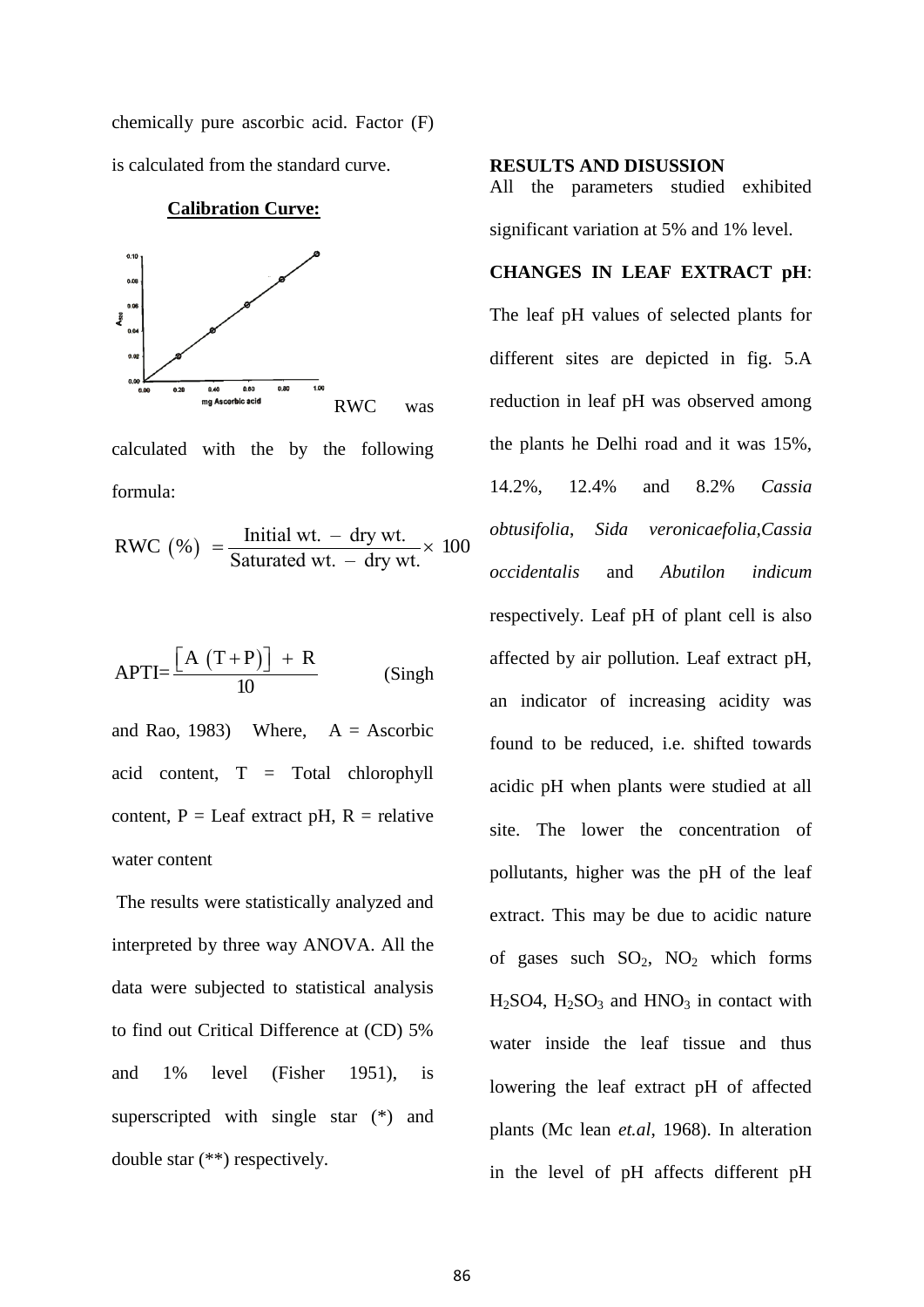dependent enzymatic activities of the plant, thus influencing plant growth and development. Lower pH was observed in present study. Similar findings were reported to be in sensitive plant species which have higher pH than tolerant species (Scholz and Reck, 1977; Prasad and Rao, 1982; Yunus *et al*., 1985; Poonia *et al*. 2002). The leaf extract pH values were reduced in all the four test plants. The reduction of leaf pH maximum was in *Cassia obtusifolia* followed by *Sida veronicaefolia, Cassia occidentalis* and *Abutilon indicum*. The reductive effects increased with an increase in the intensities of pollutant exposure. The decline in leaf extract pH is attributed to the acidic nature of the pollutant.

## **CHANGES IN CHLOROPHYLL**

**CONTENT**: A reduction was observed in total Chl content in all the four plants at polluted sites and it was maximum at Delhi road. The decrease in the value of Chl a was found to be higher than Chl b.

In *Cassia occidentalis* a/ Chl b content were recorded 14.272/18.2223mg/gmf.wt of leaves at University road and 9.8677/ 11.7237 mg/gmf.wt of leaves at Delhi road (fig.1). *Cassia obtusifolia* Chl a and Chl b contents were 2.5407\*\*/4.3074\*\* mg/gf.wt of leaves at Delhi road and 12.1087/ 19.391 mg/gf.wt of leaves at University road and  $8.2537**/13.6351*$  at Garh road and 11.2430\*/ 19.2254 mg/gf.wt at Railway road. (Fig.2)

*Sida veroniceafolia* Chl a and Chl b contents were minimum 6.8379\*/ 10.9303\*\* mg/gf.wt at Delhi road and 14.272/ 18.2223 mg/gf.wt at University road.(Fig.3)

*Abutilon indicum* Chl a and Chl b contents were 10.1215/ 15.9191 mg/gf.wt at Delhi road and 12.1285/18.2341 mg/gf.wt at Delhi road, 11.2033/18.0818 mg/gf.wt at Railway road (fig.4).

Total Chlorophyll was recorded a gradual decrease with increase in automobile pollution. In *Cassia occidentalis* the total

87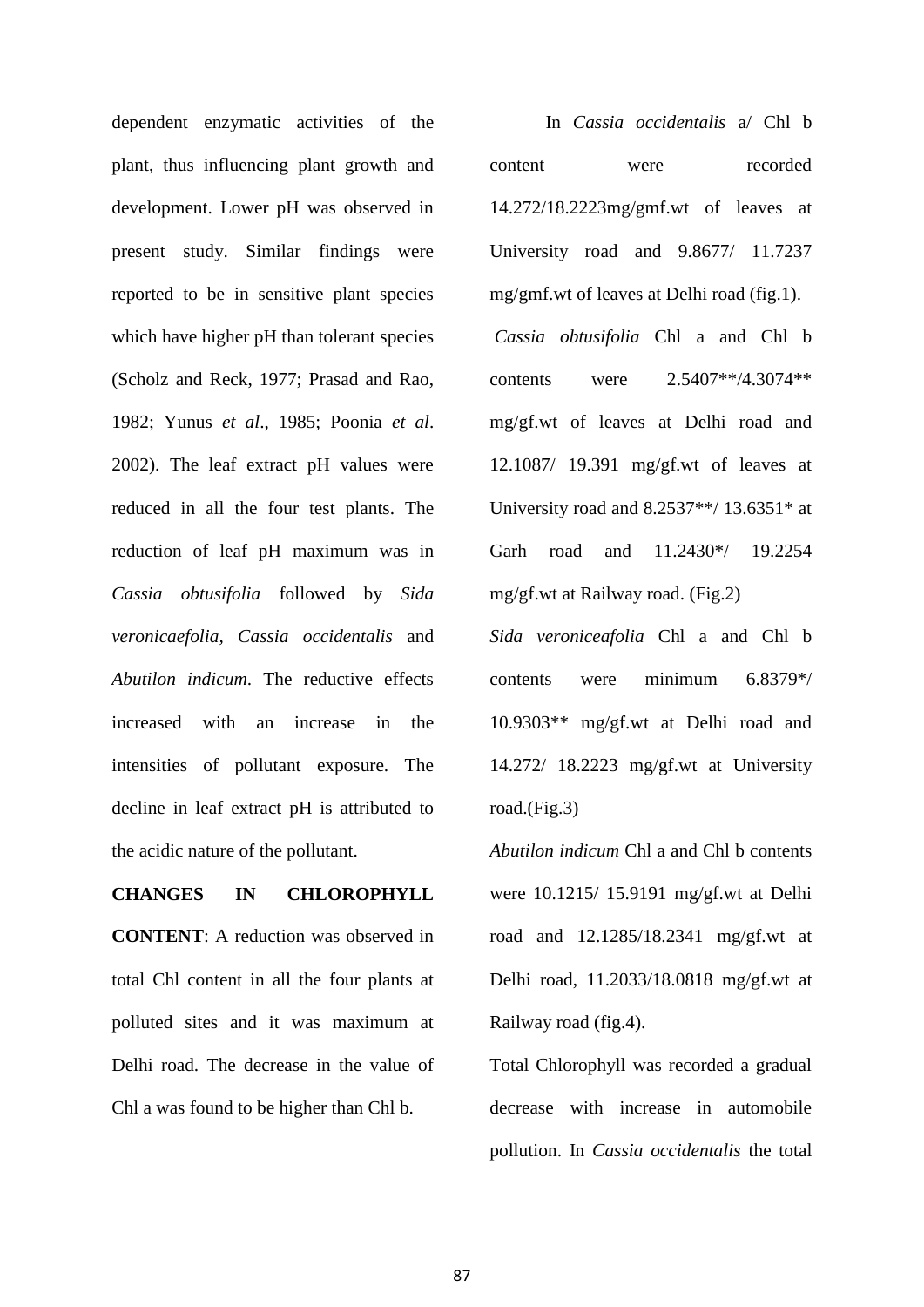Chl was 21.2897 mg/gf.wt at Delhi road and maximum 3 3.9211 mg/gf.wt at University road. In *Cassia obtusifolia* the total Chl was 8.8501 mg/gf.wt at Delhi road and 32.3985 mg/gf.wt at University road. In *Sida veroniceafolia* the total Chl 18.8510 at Delhi road and 33.9211 mg/gf/wt at University road was observed. In *Abutilon indicum* total Chl was 27.2904 mg/gf.wt at Delhi road and 308564 mg/gf.wt at University road (Fig.1, 2, 3 and 4).

Chlorophyll content of plants signifies its photosynthetic activity as well as the growth and development of biomass. It is well evident that Chlorophyll content of plant varies from species to species age of leaf and also with the pollution level as well as with other biotic and abiotic conditions. Degradation of photosynthetic pigment has been widely used as an indication of air pollution (Ninave et al., 2001).

Maximum reduction in pigment concentrations was observed at Delhi road.

Much reduction in chl a and chl b was observed in *Cassia obtusifolia* 80.0% and 79.7 % chlorophyll b respectively followed by *Cassia obtusifolia, Sida veronicaefolia, Cassia occidentalis* and *Abutilon indicum*. Reduction in total chlorophyll was also maximum in *Cassia obtusifolia*. It was 74.3% in *Cassia obtusifolia* at Delhi road.

Air pollutants are known to cause reduction in Chlorophyll pigments (Katz and Shore; 1955, Agrawal et al., 1991).Present study revealed that chlorophyll content in all plants varies with the pollution status of the area *i.e* higher the pollution level in the form of vehicular exhausts lower the chlorophyll content. It also varies with the tolerance as well as the sensitivity of the plants i.e. higher the sensitive nature of the plants lower the chlorophyll content. Tripathi and Gautam (2007) also suggest that high levels of automobile pollution decreases chlorophyll content in higher plants near roadsides. Significant decrease in total Chl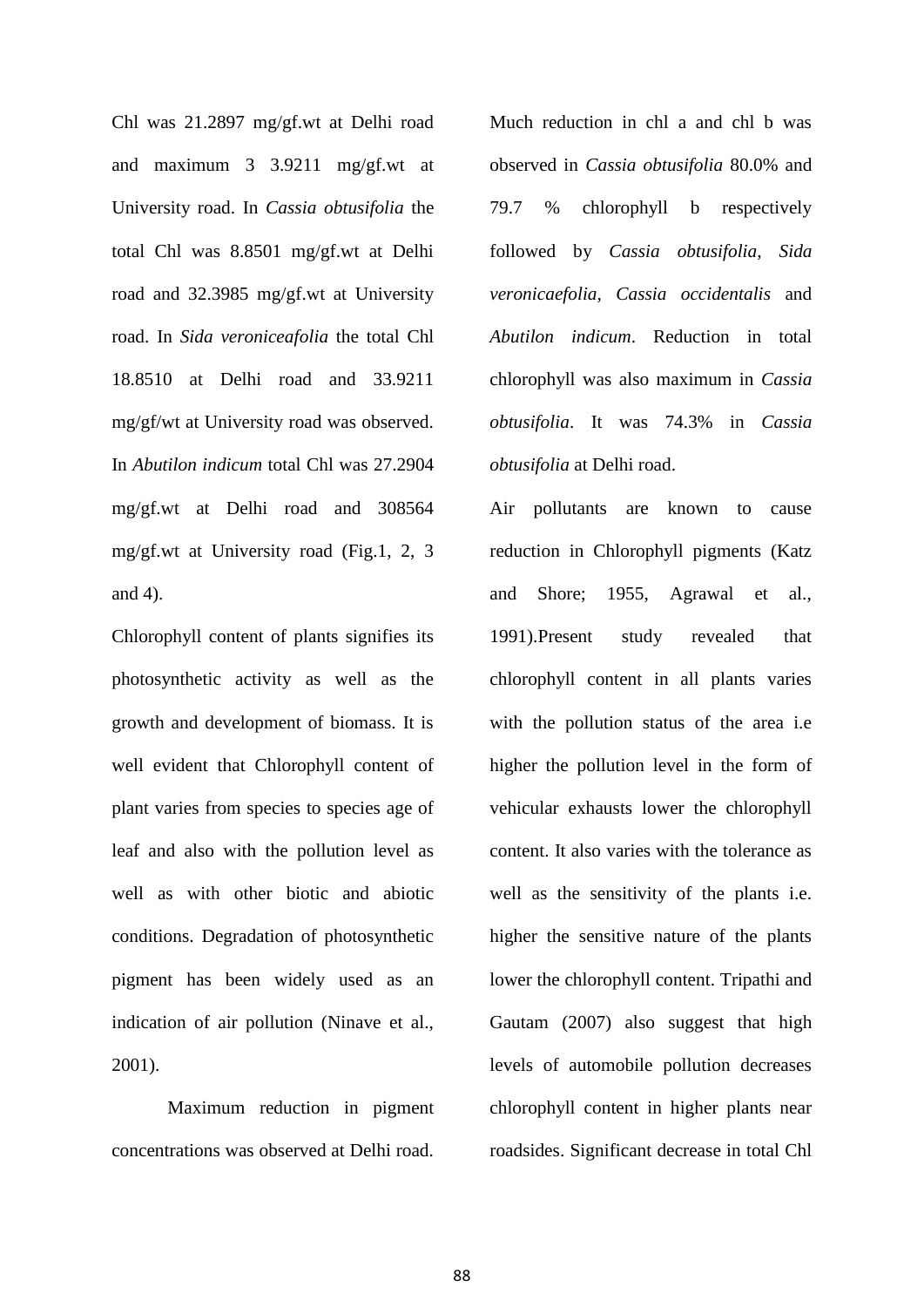a and protein was observed with reduced leaf area (Wath et al., 2006).

## **CHANGES IN ASCORBIC ACID**

**CONTENT**: Being a very important reducing agent, Ascorbic acid also play a vital role in cell wall synthesis. Ascorbic acid Ascorbic acid content is indicator of pollution stress. It recorded a decrease significant in comparison to control at Delhi road, the most polluted site. The reduction at Delhi road was 63.4%, 62%, 48% and 43.3% in *Cassia obtusifolia, Sida veronicaefolia, Cassia occidentalis* and *Abutilon indicum* respectively (Fig.6). The loss of Ascorbic acid content was maximum in *Cassia obtusifolia* which was about 63%. Ascorbic acid scavenges photooxidative products (Halliwell, 1982) and helps in maintaining the stability of plant cell membrane during pollution stress (Dhindsa *et al.,* 1982), therefore the decrease in ascorbic acid content of plants on roads reduces the tolerance level of these plants against the existing ambient air quality and soil conditions. Agrawal

and Agrawal (1989) have suggested that the free radicals induce degradation of chlorophyll in plants which is due to decrease in Ascorbic acid content. Some recent investigations have established direct relationship between level of Ascorbic acid and susceptability to pollutants (Lee *et al.*, 1984; Singh *et al.*, 1991). ). Maximum decline in the level of ascorbic acid was found in *Cassia obtusifolia* followed by *Sida veronicaefolia Cassia occidentalis* and *Abutilon indicum*.Pollution load dependent increase in ascorbic acid content of all the plants may be due to increased rate of production of reactive oxygen species during photo-oxidation of  $SO_2$  to  $SO_3$ where sulfites are generated from  $SO<sub>2</sub>$ absorved. Chaudhary and Rao (1977) and Varshney and Varshney (1984) are the opinion that higher ascorbic acid content of plant is a sign of its tolerance against sulphur di oxide pollution. And concluded that resistant plants contain high amount of ascorbic acid while sensitive plants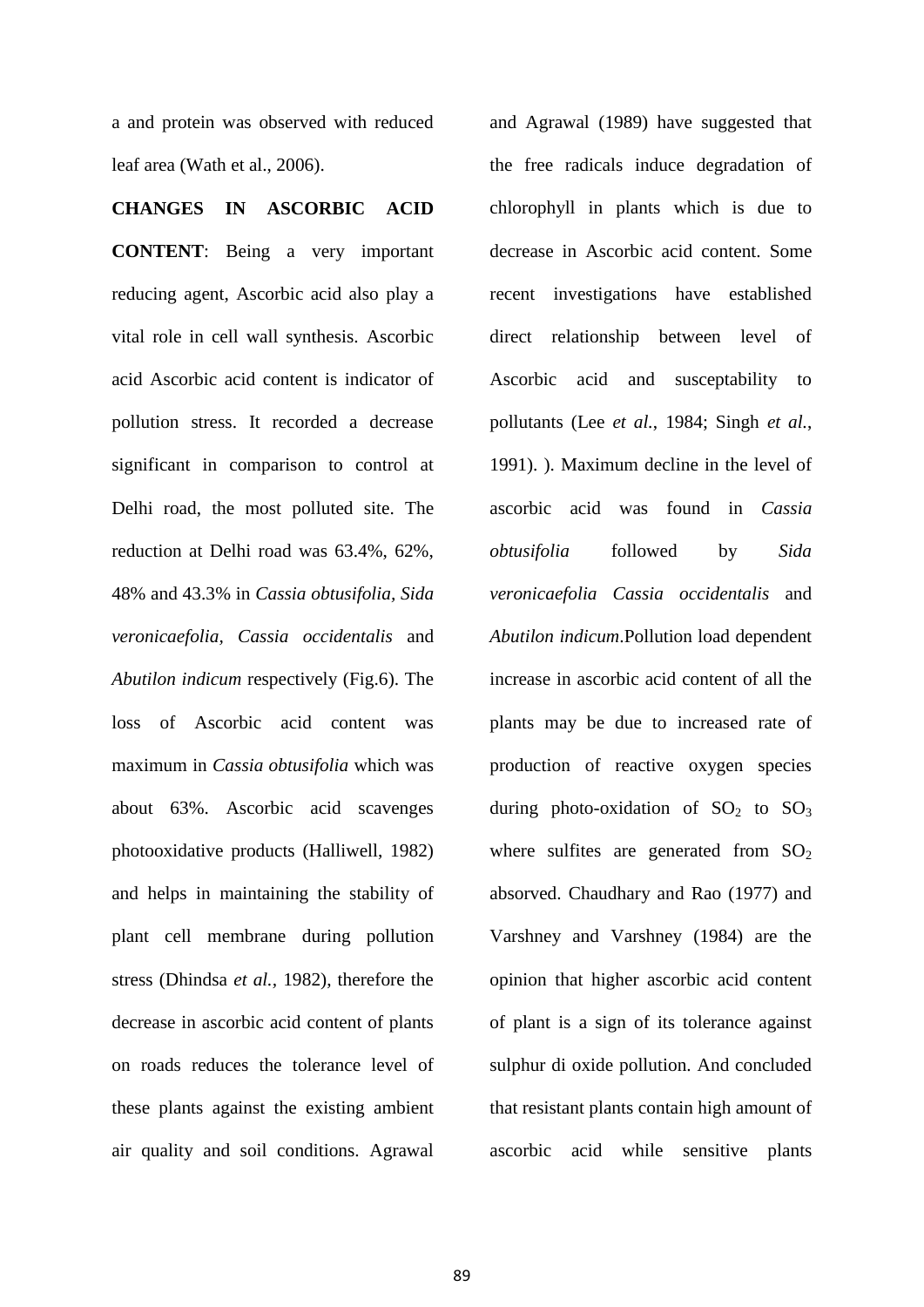possess low levels of Ascorbic acid. Low level of ascorbic acid at high concentration of pollutant on roads. In the present case, ascorbic acid content was reduced to a greater extent in *Cassia obtusifolia* and *Sida veronicaefolia* at Delhi road. Tripathi and Gautam (2007); reported increase in concentration of Ascorbic acid in the levels of Mangifera indica near roadsides due to enhanced pollution loads of automobiles ; khan and Khan (2011) also observed a definite reduction with increase in vehicular density in comparison control.

**CHANGES IN RWC**: The relative water content was low at Delhi road. RWC decreased with increase in the automobile pollution. In *Cassia occidentalis* the RWC reduction % was 48.5% at Delhi road and 13.14% at University road. In *Cassia obtusifolia* RWC reduction % 73.5% at Delhi Road and 3.6% at University road. These figures were closed to control. In *Sida veroniceafolia* RWC reduction % was 61.8% at Delhi road and 1.9% at University road. In *Abutilon indicum* RWC

reduction % 38.5% at Delhi road and 20.4% at University road (Table.1). RWC is associated with protoplasmic permeability in cells causes loss of water and dissolved nutrients, resulting in early senescence of leaves. The relative water content (RWC) of a leaf is the amount of moisture present in it, relative to its full turgidity level. The moisture content was more in control site than the other sites investigated because most of the plants at the control site were regularly watered and therefore had increased soil moisture content. More water in plant body helps to maintain its physiological balance under stress conditions of air pollution, when transpiration rate is usually high. A significant reduction was recorded in RWC in the leaves of all the plants selected for investigation growing in the close vicinity of areas with vehicular exhaust pollution, the result were in conformity with the observations reported by Agrawal and Tiwari (1997) and Qayoommir et al.,(2008).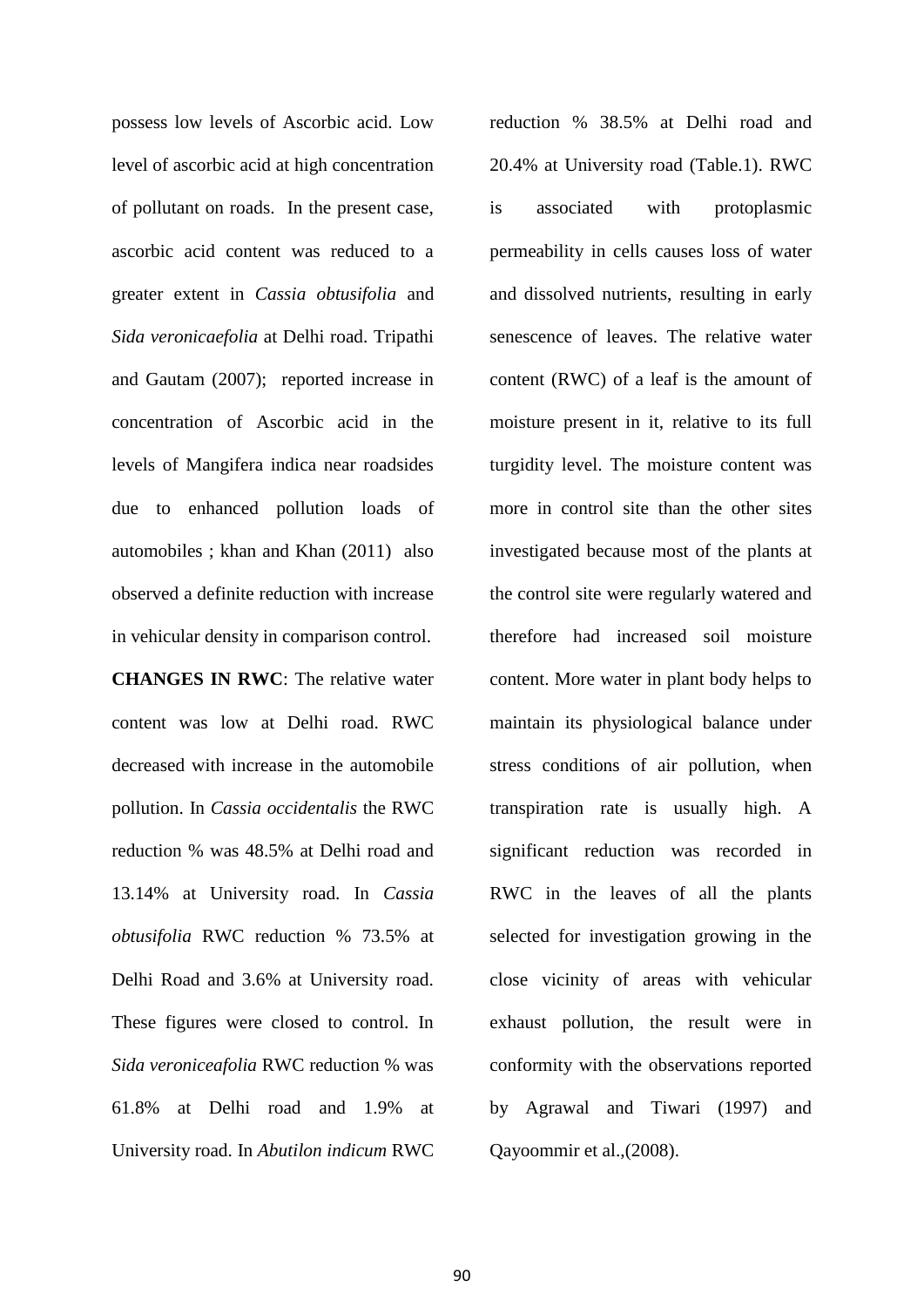**CHANGES IN APTI**: The results of air pollution tolerance index (APTI) calculated for each plant studied at different roadsides in table. 1. The air pollution index (APTI) is the measure of tendency of the plant to resist the pollution effect. The lowest value of APTI was recorded in *Cassia obtusifolia* as a decrease of 75.0 percent followed by 63.9% in *Sida veronicaefolia,* 50.8% in *Cassia occidentalis* and 42.2% in *Abutilon indicum*.Therefore, the increasing order of the plants show tolerance to automobile pollution is in *Cassia obtusifolia <Sida veronicaefolia < Cassia occidentalis < Abutilon indicum.* 

The site wise reduction in APTI value was Delhi road > Garh road > Railway road > University road.

The maximum reduction in APTI value was shown by *Cassia obtusifolia* followed by *Sida veronicaefolia, Casia occidentalis*  and minimum by *Abutilon indicum.*

Different plant species shows considerable variation in their susceptibility to air

pollution. The plants with high and low APTI can serve as tolerant and sensitive species respectively.(Agarwal and Tiwari, 1997). The air pollution index (APTI) is the measure of tendency of the plant to resist the pollution effect. The lowest value of APTI was recorded in *Cassia obtusifolia* as a decrease of 75.0 percent followed by 63.9% in *Sida veronicaefolia,*  50.8% in *Cassia occidentalis* and 42.2% in *Abutilon indicum* (Table.2). Therefore, the increasing order of the plants show tolerance to automobile pollution is in *Cassia obtusifolia <Sida veronicaefolia < Cassia occidentalis < Abutilon indicum.* 

It concluded that due to higher concentration of pollutants on roadsides, plants showed reduction in leaf pH, Chl a , Chl b, total Chl, Ascorbic acid, RWC and APTI contents. The site wise reduction in APTI value was Delhi road > Garh road > Railway road > University road.The maximum reduction in APTI value was shown by *Cassia obtusifolia* followed by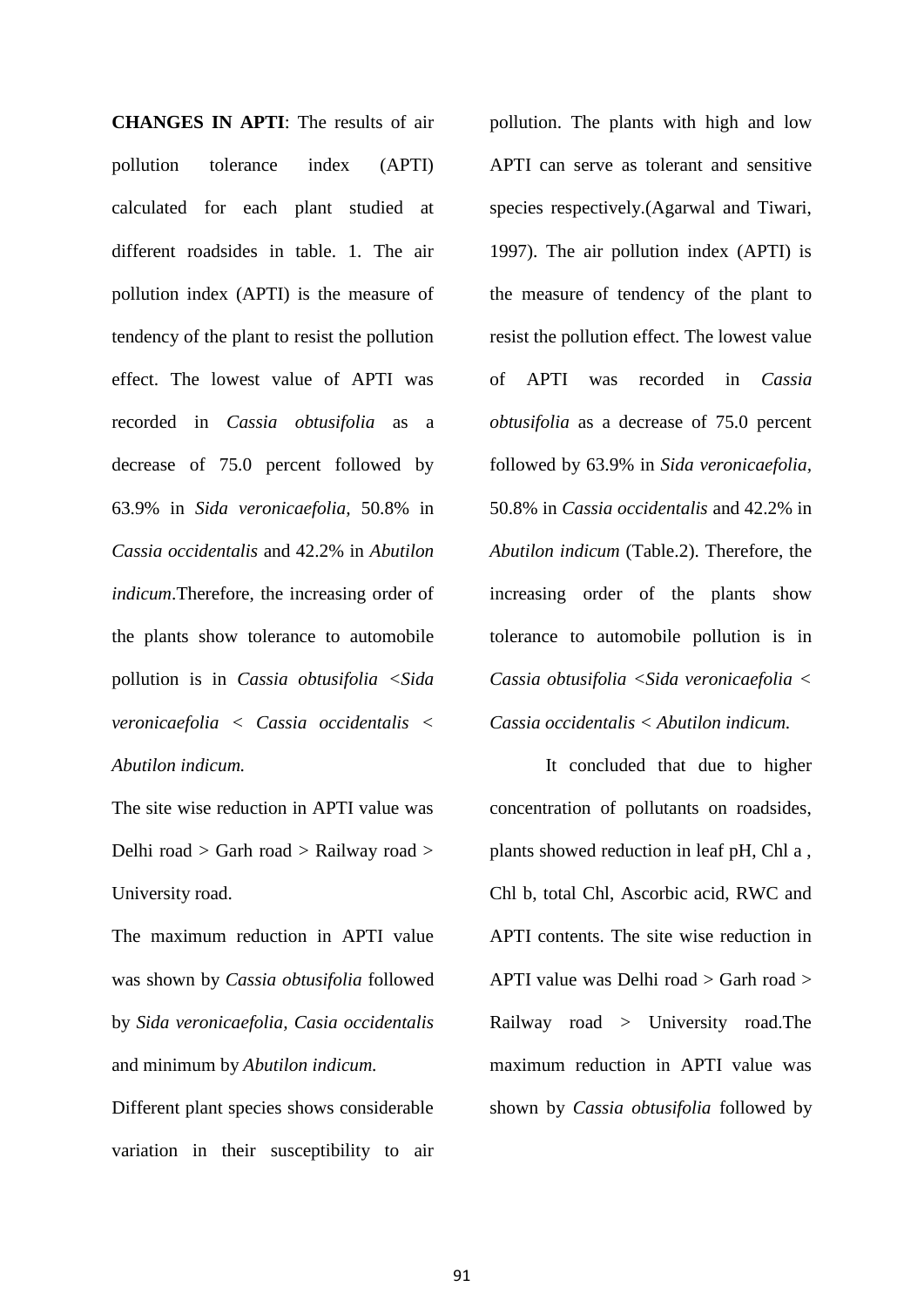*Sida veronicaefolia, Casia occidentalis*  and minimum by *Abutilon indicum.*

It is inferred that as compared to *Cassia obtusifolia* and *Sida veronicaefolia* and *Cassia occidentalis* and *Abutilon indicum*  are relately are tolerant (Table 2). Sensitivity order in study plants: *Cassia obtusifolia* > *Sida veronicaefolia > Cassia*  *occidentalis > Abutilon indicum* and less sensitive but tolerant and the order of tolerance: *Abutilon indicum > Cassia occidentalis > Sida veronicaefolia > Cassia obtusifolia.*

## **ACKNOWLEDGEMENT**

We would like to thank Department of Botany, D. N. College, Meerut, UP, India for providing necessary instrument and Laboratory facilities.







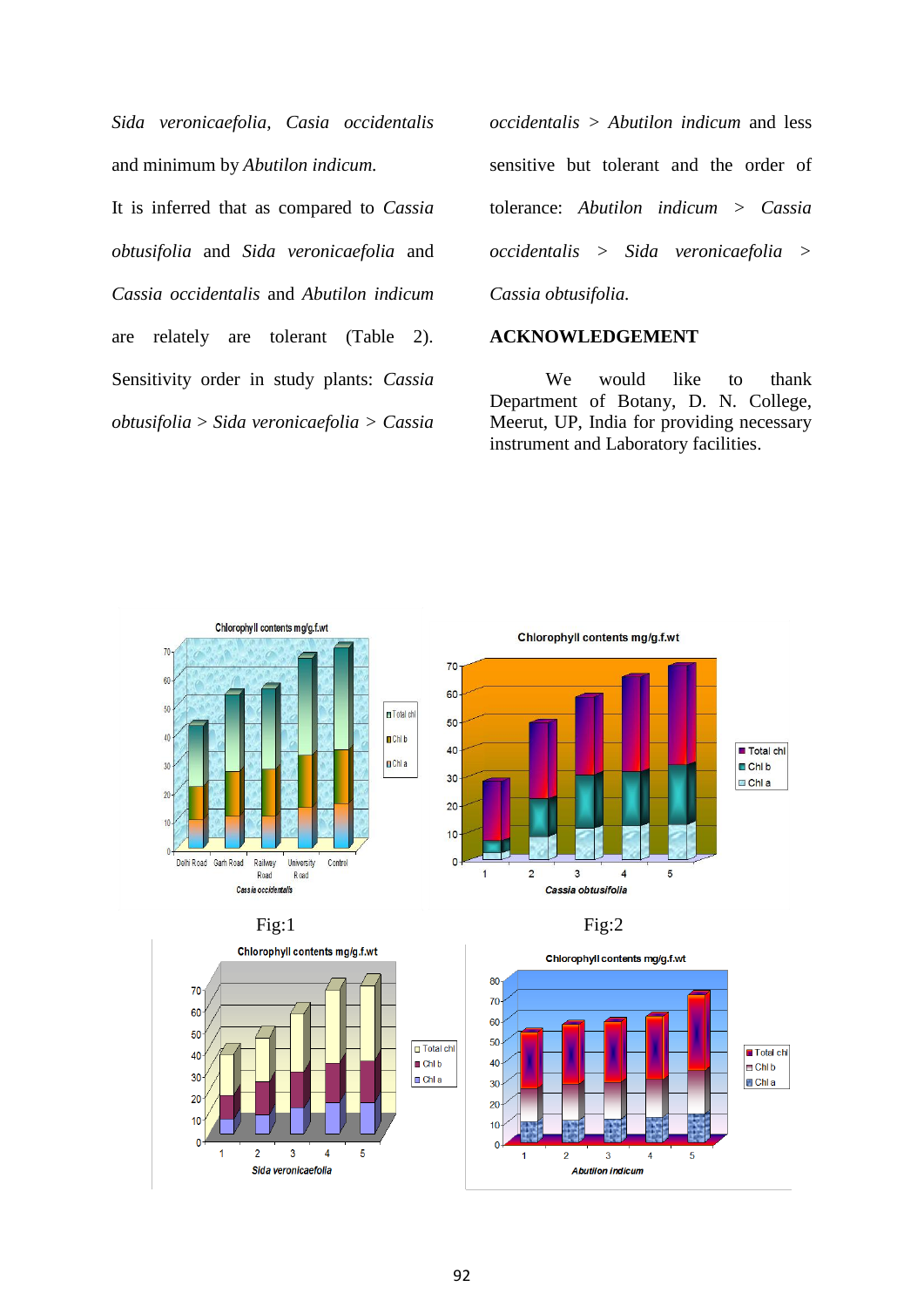





Table: 1 Relative water content (RWC) in different plant species at different sites in Meerut city.

|                               | <b>Different Study Sites</b> |                        |                        |                        |                       |          |        |  |
|-------------------------------|------------------------------|------------------------|------------------------|------------------------|-----------------------|----------|--------|--|
| <b>RWC</b>                    | Control                      | Delhi<br>Road          | <b>Garh Road</b>       | Railway<br>Road        | University<br>Road    | CD<br>5% | CD 1%  |  |
| Cassia<br><i>Occidentalis</i> | 90.5790<br>$+2.2802$         | 46.6374**<br>$+3.9985$ | 72.2318**<br>$+0.8874$ | 73.5246**<br>$+3.4408$ | 78.6708*<br>$+9.7123$ | 6.658    | 15.870 |  |
| Cassia<br><i>Obtusifolia</i>  | 73.55<br>$+2.06$             | 19.4627**<br>$+6.0462$ | 61.7154*<br>$+7.9474$  | 65.2403*<br>$+4.7193$  | $70.85**$<br>$+2.06$  | 6.015    | 14.337 |  |
| Sida<br>veronicaefolia        | 143.74<br>$+2.5193$          | 54.785**<br>$+3.2349$  | 55.0482**<br>$+3.4051$ | $76.22**$<br>$+3.3711$ | 140.967<br>$+6.386$   | 7.356    | 17.534 |  |
| Abutilon<br><i>Indicum</i>    | 97.707<br>$+1.7016$          | 60.0757*<br>$+7.2489$  | 49.5047**<br>$+0.955$  | 54.5338**<br>$+3.6946$ | $77.7**$<br>$+8.314$  | 4.968    | 11.843 |  |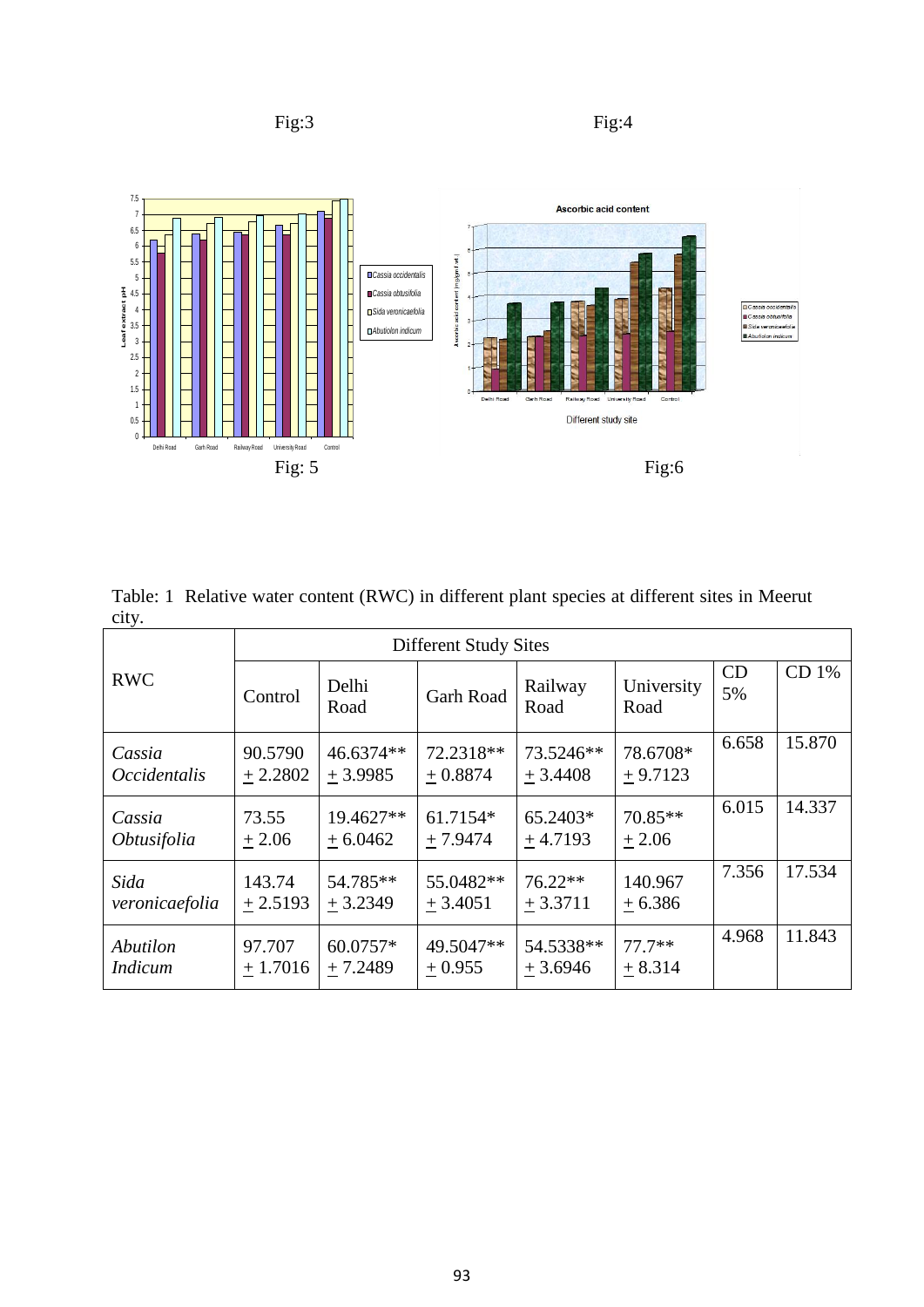|              |  |  |  | Table: 2. Air Pollution tolerance index (APTI) of different plant species at different site in |
|--------------|--|--|--|------------------------------------------------------------------------------------------------|
| Meerut city. |  |  |  |                                                                                                |

| <b>APTI</b>            | <b>Different Study Sites</b> |        |         |         |            |  |
|------------------------|------------------------------|--------|---------|---------|------------|--|
| Index                  | Control                      | Delhi  | Garh    | Railway | University |  |
|                        |                              | Road   | Road    | Road    | Road       |  |
| Cassia<br>occidentalis | 108.457                      | 52.893 | 80.0217 | 86.528  | 94.0915    |  |
| Cassia obtusifolia     | 83.675                       | 20.888 | 68.4551 | 74.2090 | 80.175     |  |
| Sida<br>Veronicaefolia | 167.49                       | 60.341 | 61.9559 | 88.2600 | 162.9309   |  |
| Abutilon indicum       | 125.960                      | 72.77  | 62.963  | 70.2878 | 99.610     |  |

Values are mean + Standard Error.

Values are statistically significant at \* <CD5% and \*\* <CD1%

## REFERENCES:

- Agarwal, M. and Agarwal, S. B (1989). Phytomonitoring of air pollution around a thermal power plant. Atmos. Envirn. **23:** 763-769.
- Agarwal, M., Singh, S.K., Singh, J. and Rao, D.N. (1991). Biomonitoring of air pollution around urban and industrial sites. J. Environ. Biol. 209-220.
- Agarwal, S. and Tiwari, S.L. (1997). Susceptibility level of few plants on the basis of air pollution

tolerance index*.* Ind. Forester **123 (4):** *319-322.*

- Arnon, D.I. (1949). Copper enzyme in isolated chloroplasts, polyphenoloxidasa in *Beta vulgaris*. PI. Physiol. **24:** 1-15.
- Chaudhary, C. S. and Rao, D. N. (1977). Study of some factors in plants controlling their susceptibility to SO2 pollution*.* Proc Indian Natl Acad (part-B) **46:** 236-241.
- Diwedi, A. K., B. D., Tripathi and Sashi (2008):Effect of ambient air SO2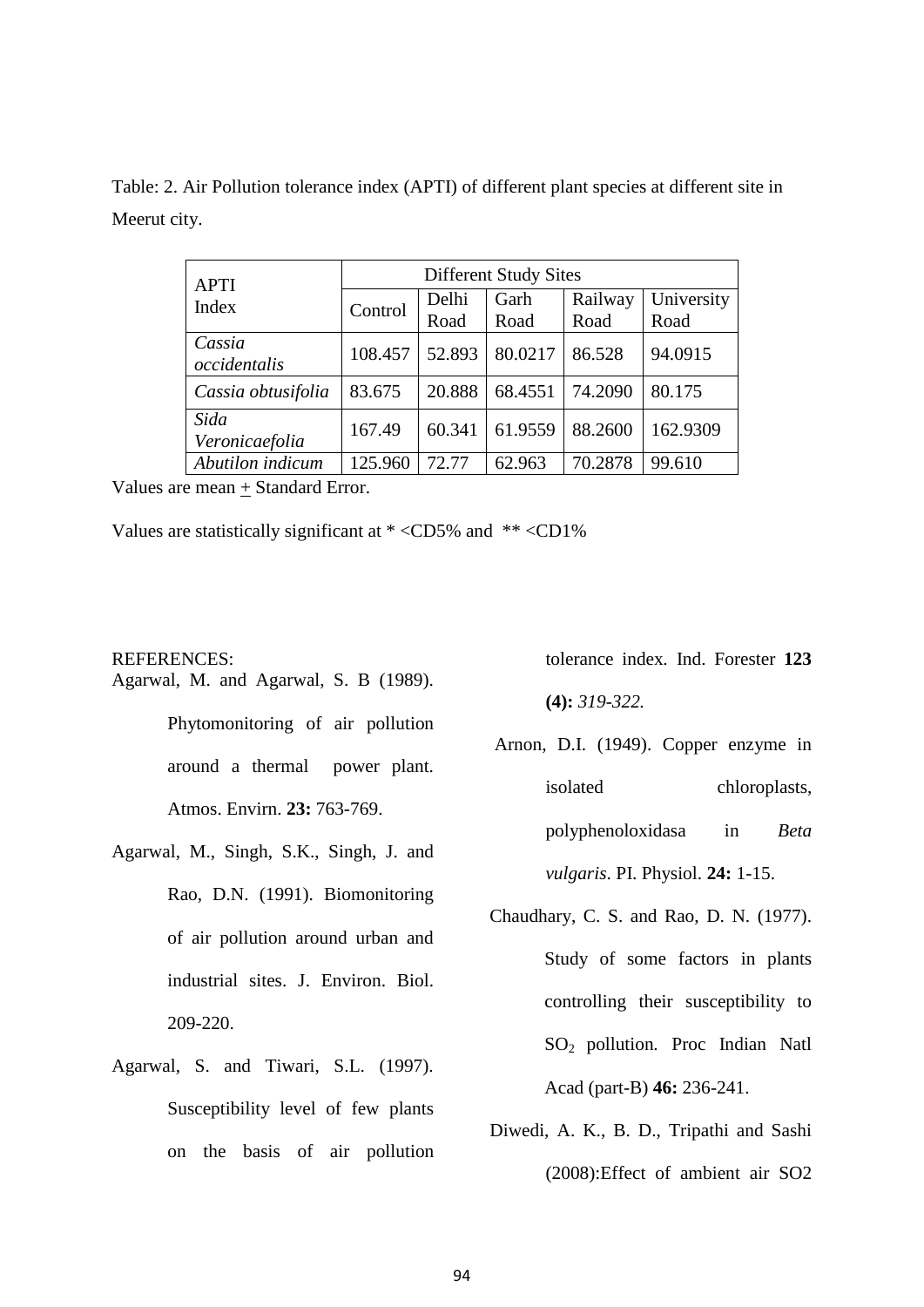on sulphate accumulation in plants, J. Environ. Biol., *29, 377-379.*

- Dhindsa, R.S. (1982). Inhibition of protein synthesis by products of lipid peroxidation. Phytochemistry. **21:** 309-313.
- Fisher, R.A. (1951). The Design of Experiments. Six Eds. Oliver and Boyd, London.
- Goswami, R (2002). Toxicity of air pollution to plants. A ph.D Thesis. C.C.S.Univ., Meerut India.

Halliwell, B. (1982). Ascorbic acid and the illuminated chloroplast. In: Ascorbic Acid : Chemistry, Metabolism and Use,T.A.and Tolbert, B.M. eds Chem. Ser. 200 Am. Chem. Soc; Washington. 263- 274.

- Jeyakumar, M., Jayabalan, N. and Arockiasamy, D.I. (2003): Effect of sulphur dioxide on maize (Zea mays L.var. Co-1) seedling at lethal dose 50. Physiol. Mol Biol Plants **9 (1):** 147-151.
- Katz, M. and Shore, V. C. (1955). Air pollution damage to vegetation. J.

Air Pollu. Cont. Asso**. 5:** 144-150.

- Keller, T. and Schwager, H. (1977). Air pollution and ascorbic acid. Eur. J. Forest Pathol. **7:** 338-350.
- Kumar, N. and Prakash, G. (1990). Effect of sulphur dioxide on pigeon Pea (*Cajanus cajan* L.) and Pea (*Pisum sativum L.*). Acta Bot Indica **18:**  $247 - 257$ .
- Lewis, W.M. and Grant, M.C. (1980). Acid precipitation in Western United States Science 207: 176-7.
- Lee, E.H., Jersey, J.A., Gifford, C. and Bennett, J. H. (1984) differential ozone tolerance in soybean and snapbeans: Analysis of Ascorbic acid in Ozone susceptible and ozone resistant cultivars by high performance liquid chromatography. Environ. Exp. Bot. **24:** 331-341.
- Mc Lean, D.C., Mc.Cune, D.C., Einstein, L.H., Mandl, R.H. and Woodruff, G.N. (1968). Effects of acute hydrogen floride and nitrogen dioxide exposure on citrus ornamental plants of central India.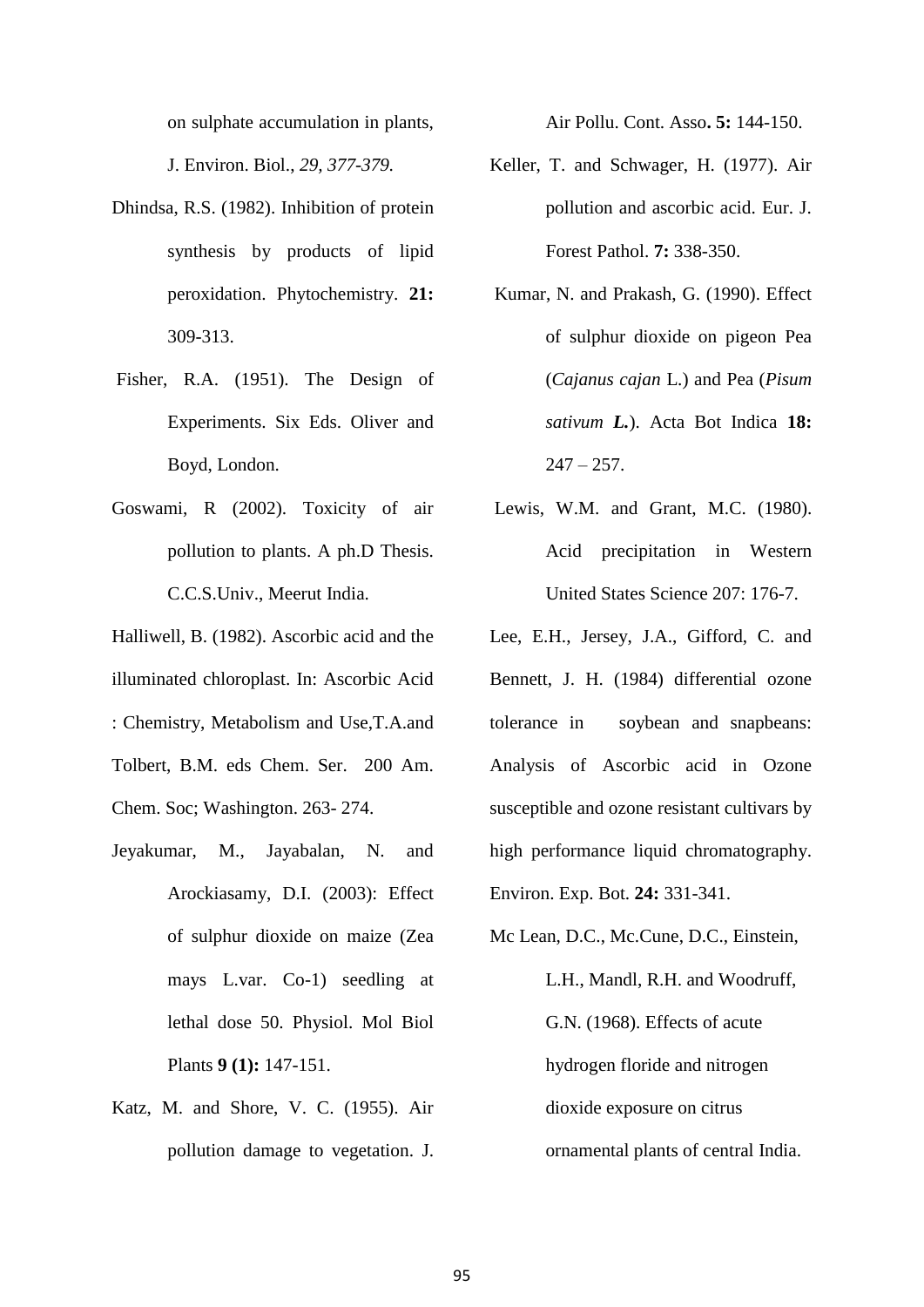Environ Sci Technol **2:** 444-449. Moh. Kuddus, R. K., and P.W. Ramteke (2011). Studies on air pollution tolerance of selected plants in Allahabad City, Journal of Environmental Research and Management Vol. 2(3). 042-024, Nov. Ninave, S. X., Chaudhary, P. R., Gajghate, D. G. and Tarar, J. L. (2001). Foliar biochemical features of plants as indicators of air pollution. Bull Environ Contam Toxicol **67:** 133-140.

- Panigrahi, N.C., Mishra, B.B. and Mohanty, B.K. (1992). Effect of sulphur dioxide on chlorophyll content of two crop plants. Environ. Biol*.* **13(3):** 201-206.
- Poonia, S., Singh, N. and Prakash, G. (2002). Change in growth potentiality of *Gladiolus gandavensis* to sulphur dioxide exposure. Natl. Seminar on Environ. Hazards and Future Generations BHEL, Hardwar. Abst. No. 4.
- Joshi, P.C. and Chauhan, A. (2008).

Performance of locally grown rice plants (*Oryza sativa*) exposed to air pollutants in a rapidly growing industrial area of Haridwar. Life Science Journal. **5(3):** 57-61.

- Prakash, G., Agarwal, S., Kumar, N. and Verma, S.K. (1989). Changes in growth and yield associated with photosynthetic pigments, carbohydrate and phosphorus content in *Lycopersicon esculentum* exposed to sulphur dioxide*.* Acta Bot. Indica **17:** 43- 48.
- Prasad, B.J. and Rao, D.N. (1982). Relative sensitivity of leguminous and cereal crop  $SO_2$  pollution. Environ. Pollut. 21: 57- 70.
- Pratibha and Sharma, M. (2000). Change in chlorophyll and total chlorophyll and total free amino acids of gram in response to sulphur dioxide exposure under field conditions. Polln. Res. 19 (1): 95-97.

Qayoommir, etal (2008): Vehicular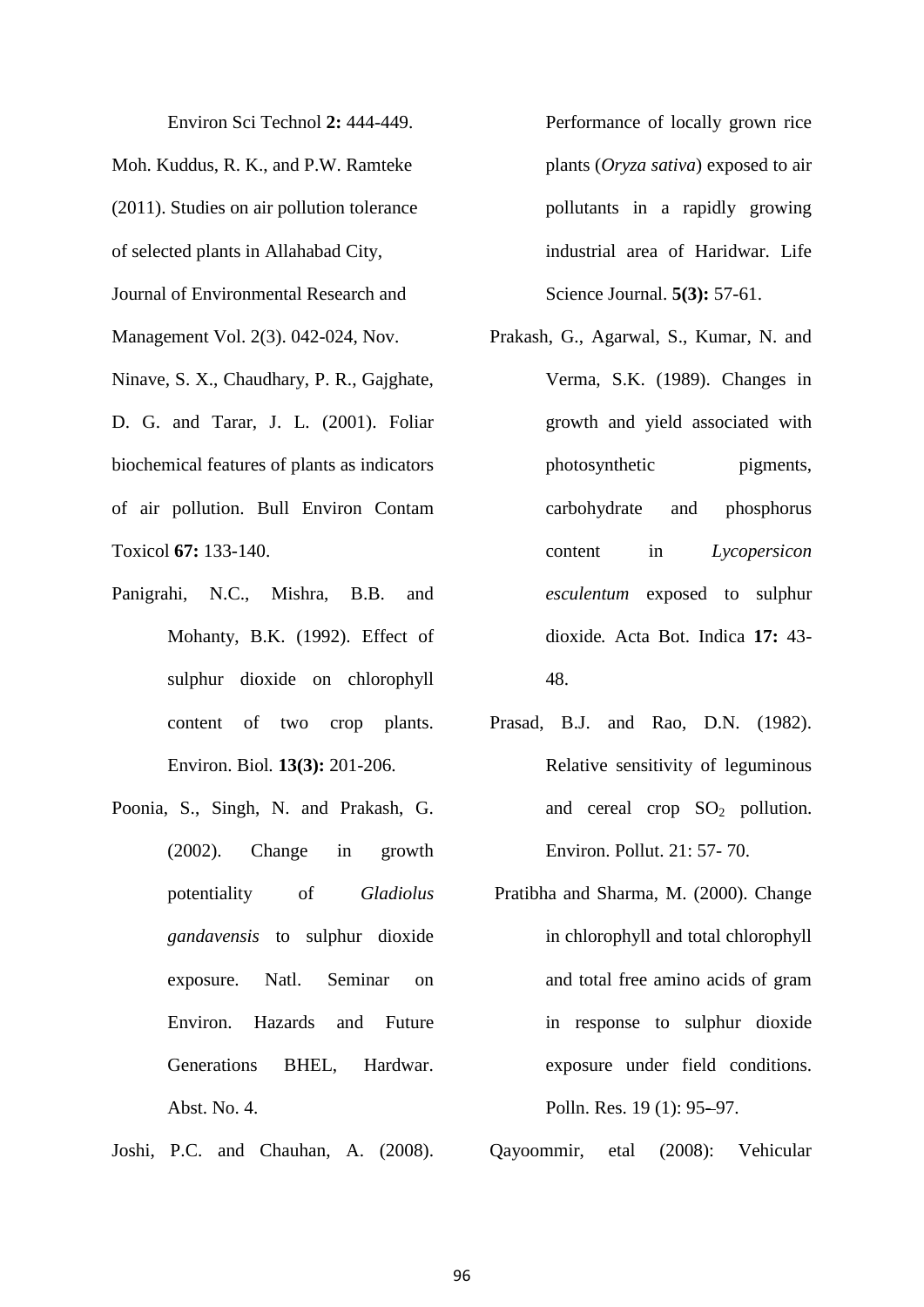population and pigment content of certain Avenue Trees School for Environ. Sci, B.B.A. (Central) University, Lucknow.

- Ramakrishnaiah, H. and Somasekhar, R.K.\*(2003). Higher plants as biomonitors of automobile pollution. (\*Dept Environ Sci, Bangalore Uni, Bangalore) Eco Env Conserv*,* 337-343.
- Sasmita Das and Pramila Das (2010): Seasonal variation in Air Pollution tolerance indeces and selection of plant species for industrial areas of Rourkela Gov. College, P.G. Deptt of Botany Rourkela, Sundergarh. Indian J. Environ. Protection, Vol. 30 No. 12 , 978-988.
- Scholz, F. and Reck (1977). effects of acids on forest trees as measured by in vitro in heritance of buffering capacity in *Picea abies*. Water Air Soil andPollut 8:41-54.
- Seyyed nejad, S.M., Niknejad, M. and Koochak, H. Dept. of biology,

Sahid Chamran Univ, Ahvaj, Iran (2011). Research journal of environ. Sci. 5(4): 302-309.

Shahare, C. B. (1995). Role of ascorbic acid as indicater of  $SO<sub>2</sub>$  pollution. Geobios **22:** 34-38.

- Singh, J. (1991). Responses of plants to thermal power plant emission. Ph.D. Thesis. Banaras Hindu University, Varanasi.
- Singh, S.K. and Rao, D.N. (1983). Evaluation of plants for their tolerance to air pollution. In: Proc. of Symp. on Air Pollut. Conf. Vol. I. Indian Association for Air Pollution Control, New Delhi pp. 218-224.
- Sivakumaran, S. and Hall, M. A. (1987). Effect of age and water stress in endogenous levels of plant growth regulators in *Euphorbia lathyrus*. J. Exp. Bot. **29:** 195-205.
- Tomer, Y.S. and Prakash, G. (1989). Effect of long term  $SO_2$  exposures to *Brassica campestris* L. var.